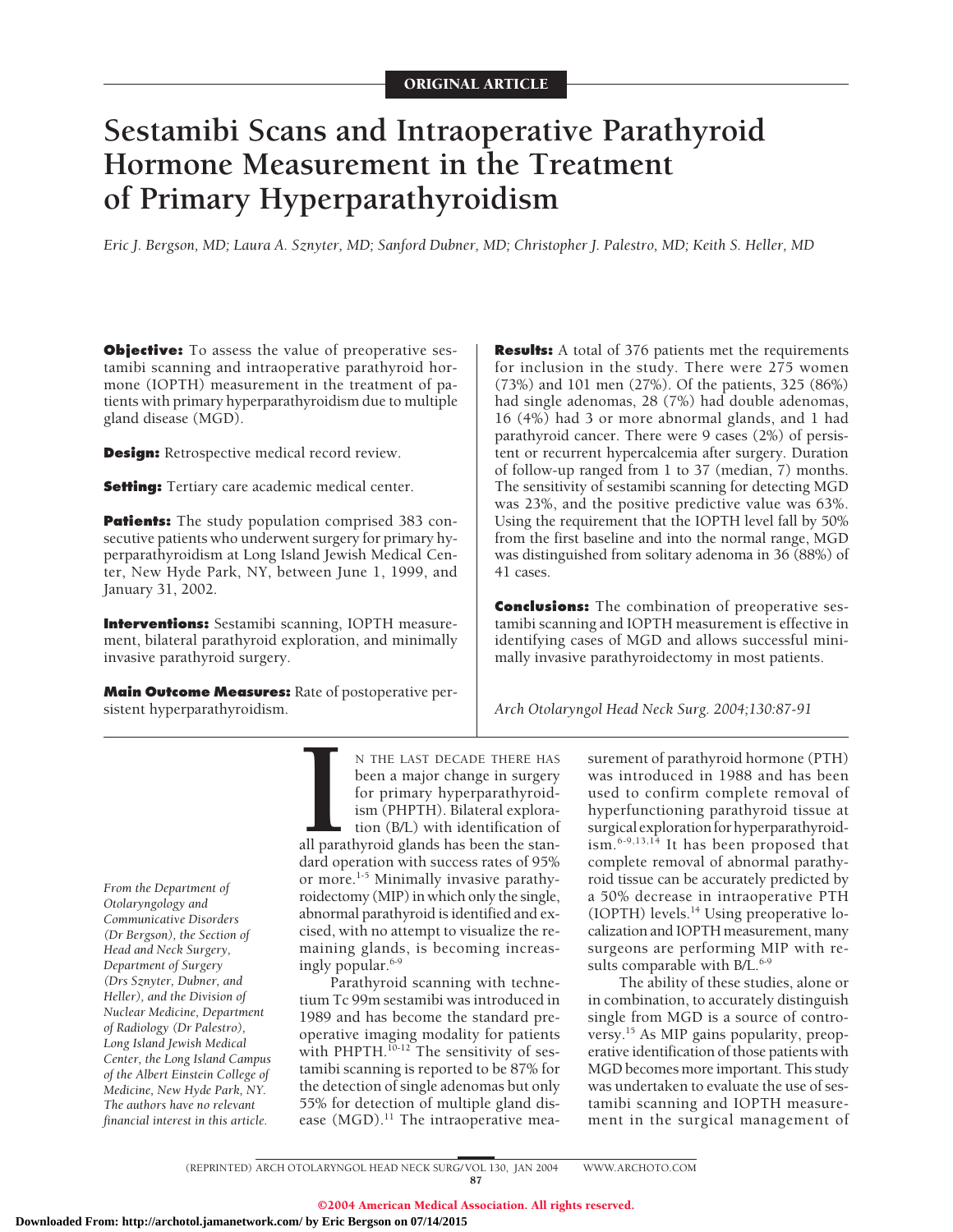## **Table 1. Comparison of Sestamibi Scanning Results With Surgical Findings in 376 Patients Operated on for PHPTH**

|                                       | No. of          | <b>Surgical Findingst</b> |        |                 |  |
|---------------------------------------|-----------------|---------------------------|--------|-----------------|--|
| <b>Sestamibi Scanning</b><br>Results* | <b>Patients</b> | <b>Negative</b>           | Single | <b>Multiple</b> |  |
| No scan                               |                 | 0                         |        |                 |  |
| <b>Negative</b>                       | $\overline{2}$  |                           |        |                 |  |
| Equivocal                             | 30              | $\mathcal{P}$             | 20     | 8               |  |
| Single                                | 294             | 2                         | 275    | 17              |  |
| Single-?-double                       | 33              |                           | 23     | 9               |  |
| Multiple                              | 16              | 0                         | 6      | 10              |  |
| <b>Total</b>                          | 376             | 6                         | 326    | 44              |  |

Abbreviation: PHPTH, primary hyperparathyroidism.

\*Definitions: negative, no abnormal uptake identified; equivocal, a suggestion of  $\geq$ 1 foci of abnormal uptake but not clearly identified; single, a clearly identified focus of abnormal uptake; single −?−double, 1 clearly identified focus of abnormal uptake and 1 less definitive suggestion of another; multiple, multiple clear foci of abnormal uptake.

†Definitions: single, 1 abnormal hypercellular parathyroid; multiple, 1 abnormal hypercellular parathyroid.

PHPTH, particularly as they are applied to those patients with MGD.

# METHODS

This study is a retrospective medical record review of 383 consecutive patients who underwent surgery for PHPTH at Long Island Jewish Medical Center, New Hyde Park, NY, between June 1, 1999, and January 31, 2002. Patients were excluded if they had familial hyperparathyroidism, any of the multiple endocrine neoplasia syndromes, recurrent or persistent hyperparathyroidism after previous parathyroid surgery, evidence of renal insufficiency, or inadequate follow-up. The remaining 376 patients make up the subjects of this study. Each operation was performed by 1 of 3 attending surgeons. The following data were collected: age at time of surgery, sex, preoperative and postoperative calcium and PTH levels, sestamibi scan results, IOPTH data, type of operation, surgical findings, and histopathologic results.

Preoperative sestamibi scanning was performed at the Long Island Jewish Medical Center on 375 of the 376 patients. The following protocol was used for sestamibi imaging: patients were injected with 25 to 30 mCi (925-1110 MBq) of technetium Tc 99m sestamibi. Early, late, and 3-dimensional singlephoton emission computed tomographic images were obtained. Patients were also injected with 5 mCi (185 MBq) of technetium Tc 99m pertechnetate for thyroid imaging. The early and late sestamibi images and the thyroid images were background subtracted and normalized. The thyroid image was then subtracted from the late sestamibi image.

Scan results were categorized as follows: "negative" indicates that there was no abnormal uptake identified; "single," that a single focus of abnormal uptake was definitively identified; "multiple," that more than 1 focus of abnormal uptake was definitively identified; "equivocal," that a suggestion of 1 or more foci of abnormal uptake were seen but not conclusively demonstrating a hyperfunctioning parathyroid; and "single-? double," that there was a single definite focus of abnormal uptake identified and 1 less definitive suggestion of another.

The sensitivity and positive predictive value (PPV) of the sestamibi scan for detection of MGD were calculated using the following definitions and formulas. True positives (TP) are cases in which the scan reports MGD and MGD is found at surgery. False positives (FP) are cases in which the scan reports MGD and MGD is not found at surgery. False negatives (FN) are cases

in which the scan does not report MGD but MGD is found at surgery.

$$
(1) \t\t\t\tSensitivity = TP/(TP + FN)
$$

(2)  $PPV = TP/(TP + FP)$ 

The QuiCK-IntraOperative Intact PTH Assay (Nichols Institute Diagnostics, San Juan Capistrano, Calif) was used during all procedures. Blood samples were drawn either from an indwelling intravenous or a radial arterial catheter. Samples were taken at the following times: at baseline 1 (before skin incision or induction of anesthesia); at baseline 2 (preexcision after identification but before removal of an abnormal gland); at 5 and 10 minutes after gland excision; and at variable intervals thereafter. In cases of MGD, samples were generally drawn at 10-minute intervals after each gland was excised.

The operations performed are grouped into 3 categories. Minimally invasive parathyroidectomy is performed through a small incision over the single abnormal gland that is exposed and excised. No attempt is made to identify additional glands. In unilateral explorations (UNI), both glands on the explored side are identified. Bilateral exploration is the traditional bilateral cervical parathyroid exploration, attempting to identify all 4 glands. Specimens were judged by the pathologists to be abnormal based on gross and histological criteria including weight, cellularity, fat depletion, and morphology.

It general, MIP was only attempted on those patients with a single well-localized focus of abnormal uptake on the preoperative sestamibi scan. Patients with more than 1 focus of uptake on preoperative imaging generally underwent B/L, even if the second focus was equivocal. Conversion from MIP to UNI or B/L was required when there was failure to identify the abnormal gland or when the IOPTH level did not decrease appropriately. A decrease in IOPTH level by 50% from baseline 1 and into the normal range  $(<\,65 \text{ pg/mL})$  was used to indicate successful removal of all abnormal parathyroid tissue.

### **RESULTS**

There were 275 women (73%) and 101 men (27%), ranging in age from 15 to 89 (median, 58) years. Of these patients, 325 (86%) had single adenomas, 28 (7%) had double adenomas, 16 (4%) had 3 or more abnormal glands, and 1 had parathyroid cancer. There were 6 cases (2%) in which no abnormal parathyroid tissue was identified.

Of the 376 patients, 249 (66%) underwent MIP, 40 (11%) underwent UNI, and 87 (23%) underwent B/L. Thirty-three cases (12%) that were begun as MIP were converted to B/L because of failure of the IOPTH level to decrease appropriately after removal of a single gland (22 cases), because of inability to identify an abnormal gland (6 cases), because of inadequate exposure caused by an enlarged thyroid (3 cases), and because a second abnormal parathyroid gland was seen (2 cases).

Duration of follow-up ranged from 1 to 37 (median, 7) months. All patients had at least 1 set of postoperative laboratory tests, usually 2 weeks after surgery. Of the 376 patients, 282 (75%) had at least 4 months of follow-up and 231 (61%) had at least 6 months of follow-up.

The results of the preoperative sestamibi scans and the subsequent findings at surgery are summarized in **Table 1**. The sensitivity for the detection of MGD was 23%, and the PPV was 63%.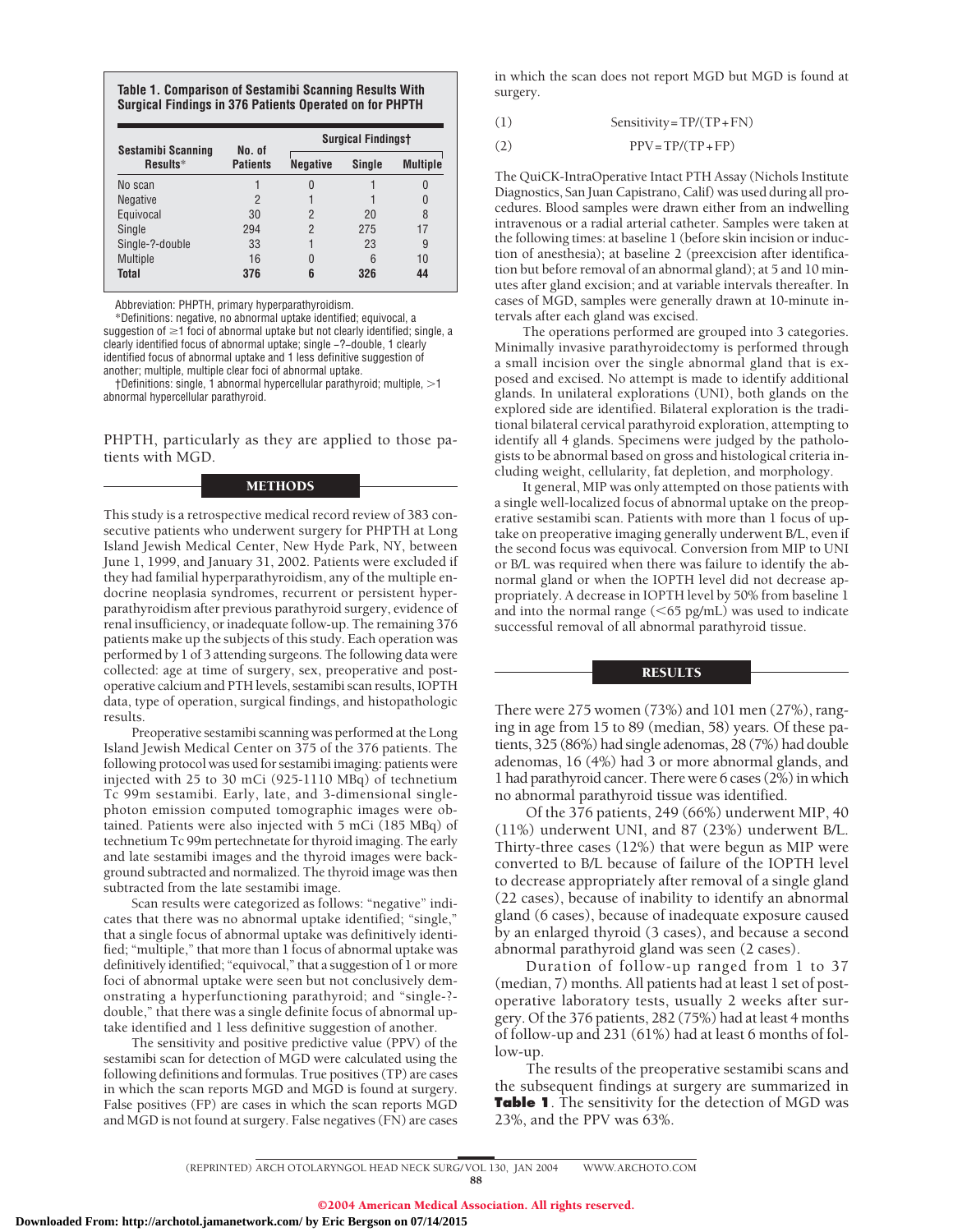| <b>Patient</b><br>No. | <b>Preoperative</b><br><b>Measurements</b> |               |                  | No. of                      | <b>IOPTH Baseline</b> |                | <b>Final IOPTH</b> |            | <b>Most Recent</b><br><b>Measurements</b> |       |
|-----------------------|--------------------------------------------|---------------|------------------|-----------------------------|-----------------------|----------------|--------------------|------------|-------------------------------------------|-------|
|                       | Calcium,<br>mq/dL                          | PTH.<br>pg/mL | <b>Operation</b> | Glands<br><b>Identified</b> | Measurements, pg/mL   |                | Measurement.       | Follow-up, | Calcium,                                  | PTH.  |
|                       |                                            |               |                  |                             |                       | $\overline{2}$ | pg/mL              | mo         | mq/dL                                     | pg/mL |
|                       | 12.5                                       | 279           | B/L              | $\overline{4}$              | 138                   | 158            | 139                |            | 10.2                                      | 166   |
| $\overline{2}$        | 10.5                                       | 69            | B/L              | 3                           | 65                    | 56             | 43                 | 37         | 9.5                                       | 58    |
| 3                     | 12.4                                       | 230           | B/L              | $\overline{2}$              | 154                   | 171            | 82                 | 25         | 10.2                                      | 74    |
| 4                     | 11.6                                       | 92            | B/L              | 3                           | 110                   | 135            | 125                | 11         | 11.5                                      | 104   |
| 5                     | 10.3                                       | 93            | <b>MIP</b>       |                             | 187                   | 240            | 44                 | 2          | 10.9                                      | 91    |
| 6                     | 11.4                                       | 148           | <b>MIP</b>       |                             | 97                    | 91             | 45                 | 6          | 10.4                                      | 59    |
|                       | 11.4                                       | 175           | <b>MIP</b>       |                             | 137                   | 118            | 62                 | 11         | 10.6                                      | 77    |
| 8                     | 11                                         | 53            | <b>MIP</b>       |                             | 61                    | 66             | 27                 | 5          | 10.6                                      | 59    |
| 9                     | 11                                         | 106           | <b>MIP</b>       |                             | 99                    | 113            | 49                 | 10         | 10.7                                      | 68    |

Abbreviations: B/L, bilateral exploration; IOPTH, intraoperative parathyroid hormone; MIP, minimally invasive parathyroidectomy; PTH, parathyroid hormone. SI conversion: To convert calcium to millimoles per liter, multiply by 0.25.

At surgery, 44 patients were found to have MGD, 41 of whom underwent B/L and 3 of whom underwent UNI. Of the 3 patients who underwent UNI, 2 had their procedures terminated after removal of 2 abnormal glands and satisfactory decrease in IOPTH level. The third patient had a single gland removed, and an ipsilateral hemithyroidectomy was performed for a separate indication. A second hypercellular intrathyroidal parathyroid gland was identified on the final pathologic examination.

The IOPTH data from the 41 patients with MGD who underwent B/L were analyzed to determine the ability of the assay to identify cases of MGD. An average of 3.7 glands per patient were identified. By using the IOPTH criteria for successful parathyroidectomy, MGD would have been distinguished from adenoma, on the basis of the assay alone, in 36 (88%) of 41 cases. Surgery was started as MIP and converted to B/L in 16 of these 41 cases because of failure to meet the IOPTH criteria. The remaining 25 patients had planned B/L because their scans indicated something other than a single focus of abnormal uptake.

Of the 376 patients, 9 had persistent PHPTH following surgery. The relevant data from these 9 patients is summarized in **Table 2**. Of these 9 failures, 4 underwent B/L and 5, MIP. In addition, there were 6 cases in which no abnormal parathyroid tissue was removed. All of these patients underwent B/L. Only 1 of these cases is among the 9 failures (patient 4, Table 2). The remaining 5 patients have remained eucalcemic with normal postoperative PTH levels.

# **COMMENT**

Primary hyperparathyroidism has traditionally been treated with bilateral cervical exploration and removal of all grossly enlarged glands. This operation has a success rate of 95% to 98% and a low incidence of associated morbidity.<sup>1-5</sup> In approximately 85% to 92% of cases, PHPTH is caused by a single adenoma.<sup>1,2,16,17</sup> Therefore, many surgeons have advocated more limited surgical approaches. In 1993, Worsey et al<sup>18</sup> described 371 patients with PHPTH treated surgically, without preoperative imaging or IOPTH measurement. They arbitrarily began their operations on the right side and terminated the procedure if a single adenoma and another normal gland was found. Unilateral exploration was possible in 125 of 371 patients, and they reported only 1 case of persistent disease in this group. However, it was not until the advent of accurate preoperative localization and IOPTH measurement that more limited approaches to parathyroid surgery became more widely accepted.<sup>6-9</sup>

The use of sestamibi scanning for the detection of abnormal parathyroid tissue was first introduced in 1989.10 Since that time, sestamibi scanning has become the most commonly used technique in parathyroid imaging. $11,12$ Ishibashi et al<sup>19</sup> prospectively studied various imaging modalities in 20 patients undergoing surgery for hyperparathyroidism. They found that the sensitivity and specificity were 83% and 83% for sestamibi scanning, 78% and 40% for ultrasound, and 80% and 60% for magnetic resonance imaging. In a review of 26 case series in the literature, Pattou et al<sup>11</sup> established that the sensitivity of sestamibi scanning in the detection of single parathyroid adenomas is 87%.

The ability of any imaging modality to accurately predict MGD is much more limited. Heller et al<sup>20</sup> compared the ability of high-resolution ultrasound, thallium-201/technetium Tc 99m subtraction scintigraphy, and magnetic resonance imaging to detect MGD in 16 patients who underwent B/L for PHPTH. High-resolution ultrasound identified 28% of abnormal glands; thallium-201/technetium Tc 99m subtraction scintigraphy identified 35%; and magnetic resonance imaging identified 53%. None of the studies predicted the presence of MGD in more than 30% of these 16 patients. Sestamibi scanning is also limited in its ability to detect MGD. In a review of 19 case series in the literature, Pattou et al<sup>11</sup> established that in cases of MGD, sestamibi scanning has a sensitivity of 55%.

Our results are similar to those quoted above, demonstrating the low sensitivity of sestamibi scanning for MGD. In the 44 patients with MGD, the sestamibi scan correctly identified the presence of MGD in 23% of cases. This is less than the 55% quoted in the review by Pattou et al.11 In that study, calculations were based on the num-

<sup>(</sup>REPRINTED) ARCH OTOLARYNGOL HEAD NECK SURG/ VOL 130, JAN 2004 WWW.ARCHOTO.COM 89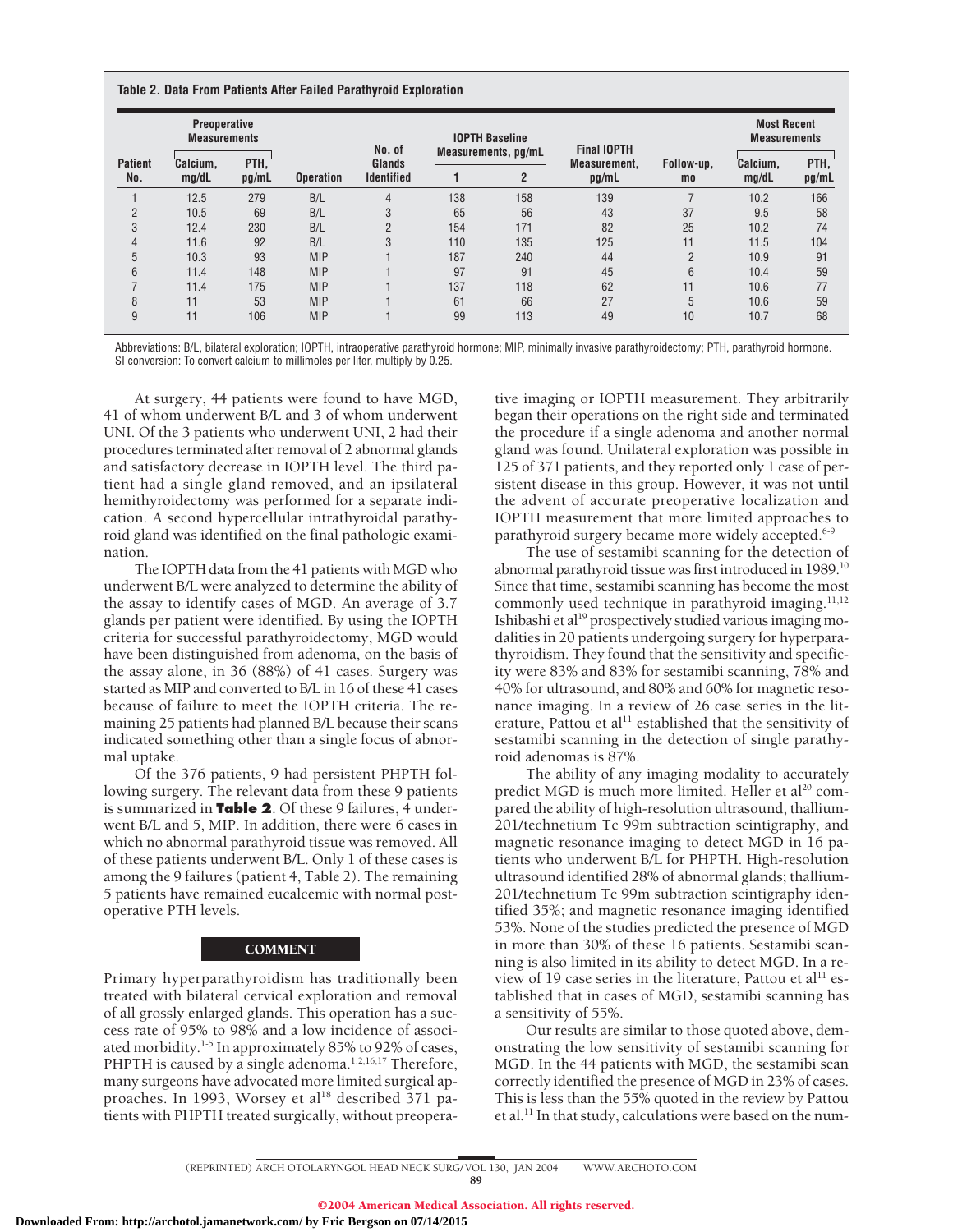ber of glands detected, whereas in our study calculations are based on the number of patients with MGD. Furthermore, if scans with "single-?-double" had been combined with the "multiple" scans in the calculation, the sensitivity would have been 44%. When the sestamibi scan definitively reported MGD, MGD was found at surgery in 63% of cases.

In 1988, Nussbaum et al<sup>13</sup> introduced the IOPTH assay. Subsequent work by Irvin et  $al<sup>14</sup>$  established the parameters and criteria for using the assay to predict adequate parathyroidectomy and postoperative normocalcemia. In their review of 23 patients who were successfully operated on for PHPTH, Irvin et  $al<sup>14</sup>$  found that after excision of all abnormal parathyroid tissue, the mean±SD decrease in IOPTH level was  $78\% \pm 16\%$ . The equipment used had a variability of 8%. Therefore, 54% (78%−16%−8%) was used as the criterion to indicate a successful operation. In a later study, this was changed to 50% of either baseline 1 or baseline 2, and the assay was reported to predict postoperative normocalcemia with 94% sensitivity, 100% specificity, and 95% accuracy. $21$ 

The combination of preoperative sestamibi localization and IOPTH measurement has permitted MIP for PHPTH. Udelsman et al<sup>6</sup> described 100 patients with PHPTH operated on with MIP as the initial approach. All patients had preoperative sestamibi scans, and IOPTH assay was used to confirm adequacy of the procedure. Five cases of MGD were detected by failure of the IOPTH level to fall appropriately. Of 100 patients, 1 was mildly hypercalcemic after surgery but with normal PTH level.

Carty et al<sup>9</sup> report a similar experience with  $67$  patients with PHPTH treated using a unilateral approach guided by preoperative sestamibi scans and IOPTH measurement. They successfully performed unilateral surgery in 63 of 67 patients. In 3 cases, failure of the IOPTH level to decrease appropriately prompted conversion to B/L, and MGD was subsequently identified. In 1 case, the IOPTH level continued to be elevated after B/L and thus predicted persistence of disease. Carty et al<sup>9</sup> required that the IOPTH level fall 50% from baseline and into the normal range  $(<$ 65 pg/mL) to be satisfied that their procedure was adequate. These are essentially the same criteria used in our series.

These studies demonstrate good results with MIP, and follow-up data on these procedures is encouraging. Carneiro and Irvin<sup>22</sup> reviewed 144 patients with PHPTH treated with MIP guided by preoperative sestamibi scan and IOPTH measurement. At 6 to 85 (mean, 27.6) months, they report recurrent or persistent disease in 2 (1%) of 144 patients.

In 85% to 92% of cases, PHPTH is caused by single adenoma and in the remaining 8% to 15%, by MGD.<sup>1, $\bar{2}$ ,17</sup> The results in our series are similar. Long-term success in a large series of patients treated with MIP will depend on the consistent ability to identify those patients with MGD. The limited sensitivity of sestamibi scanning in cases of MGD has been established in the literature and reproduced in the present study. This places additional importance on the ability of IOPTH measurement to detect MGD and prevent failure when both sides of the neck are not explored.

Recently, the ability of IOPTH measurement to detect occult MGD has been challenged. Gauger et al<sup>15</sup> re-

viewed 20 cases of double adenomas identified at B/L, in which IOPTH was measured but not used to guide surgical decision making. They found that in 55% of the cases, measurement of IOPTH to indicate removal of all abnormal parathyroid tissue would have resulted in failure to detect the second adenoma. By contrast, in a smaller series, Stratmann et al<sup>23</sup> found that the IOPTH measurement accurately predicted the presence of MGD in 8 of 8 patients with PHPTH suspected of having a solitary adenoma on preoperative sestamibi scans.

The criterion of a 50% decrease in IOPTH level from the higher of the 2 baseline values was developed from a retrospective review of successful operations.<sup>14</sup> Manipulation of the parathyroid glands by palpation or during exploration can cause a surge of PTH release and result in a misleading transient elevation of the IOPTH level. $^{24}$ It seems illogical to accept that an elevated PTH value, albeit 50% less than a previous baseline value, should be indicative of cure. Persistent elevation of IOPTH level above the normal range would intuitively seem to indicate the continued presence of abnormal parathyroid tissue in the patient. Therefore, we used the requirement that the IOPTH level decrease by 50% from baseline 1 and into the normal range for the assay  $(<\,65 \text{ pg/mL})$ .

In our series, if the criteria of Irvin et al<sup>14</sup> had been used, only 24 (59%) of 41 cases of MGD would have been identified. Using our criteria, MGD was distinguished from solitary adenoma in 36 (88%) of 41 cases. This is a statistically significant difference (*P*=.005 by Fisher exact test).

Of the 9 patients with persistent PHPTH, 4 underwent B/L. In patient 1, the final IOPTH level measured did not decrease below baseline 1 or into the normal range despite removal of 2 abnormal glands. The assay correctly predicted failure. In patient 2, the IOPTH level decreased but not by 50% from either baseline after removal of an abnormal gland. Failure was predicted by the assay in this case as well.

In patient 3, only 2 glands were identified despite B/L, and only 1 was clinically abnormal. In this case, the IOPTH level decreased by 50% from baseline 2 but not by 50% from baseline 1 or into the normal range. Failure would not be predicted by the criteria of Irvin et  $al<sup>14</sup>$ but was predicted by our more stringent requirements. Patient 4 had 3 glands removed. All were normal pathologically. The IOPTH levels did not meet any criteria, and thus failure was predicted by the assay. Because these 4 patients underwent B/L, failure cannot be attributed to MIP or the IOPTH assay.

Patients 5 through 9 underwent MIP with a single gland removed. In patient 5, the IOPTH level decreased by 76.5% from baseline 1 and into the normal range; thus failure was not predicted by the assay. This patient had a second sestamibi scan that showed a lesion on the nonoperated side that was not seen on the first scan. The patient underwent a second exploration with removal of a second adenoma. During this operation, the IOPTH level decreased from 137 to 7 pg/mL. The patient remains normocalcemic.

In patients 6 through 9, the IOPTH level decreased by just barely 50% from baseline 1 and into the normal range. Postoperatively, these 4 patients have been per